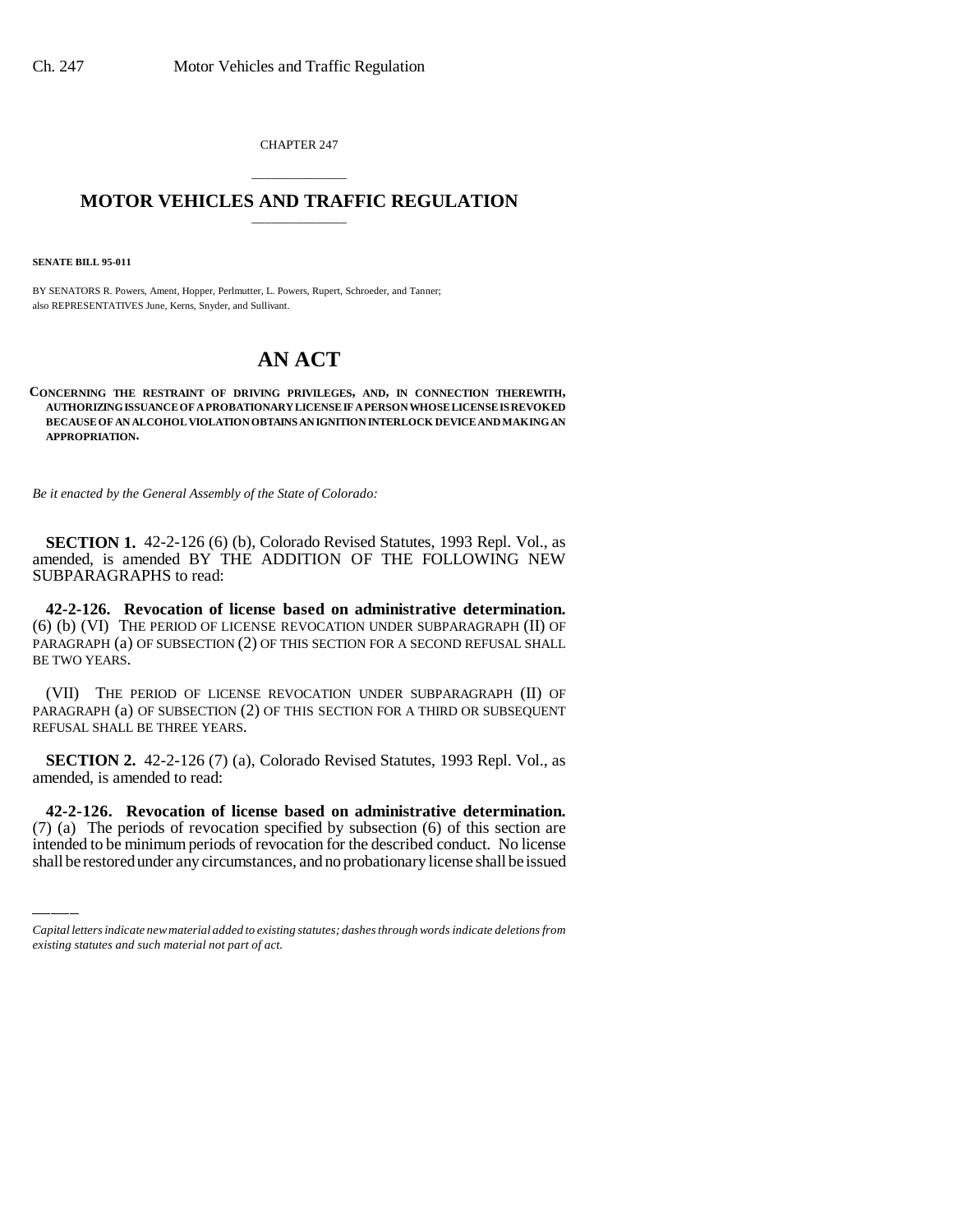during the revocation period; except that:

(I) A person whose privilege to drive a commercial motor vehicle has been revoked because such THE person drove a commercial motor vehicle when such THE person's blood alcohol content was 0.04 or greater, but less than 0.10, grams of alcohol per hundred milliliters of blood or per two hundred ten liters of breath may apply for a probationary license of another class or type for the period during which the privilege to drive a commercial motor vehicle is revoked, as long as there is no other statutory reason to deny such THE person such a license;

(II) A PERSON MAY OBTAIN A PROBATIONARY LICENSE IF THE PERSON HAS LEASED AN APPROVED IGNITION INTERLOCK DEVICE PURSUANT TO THE REQUIREMENTS OF SECTION 42-2-126.1.

**SECTION 3.** Part 1 of article 2 of title 42, Colorado Revised Statutes, 1993 Repl. Vol., as amended, is amended BY THE ADDITION OF THE FOLLOWING NEW SECTIONS to read:

**42-2-126.1. Probationary licenses for persons convicted of alcohol-related driving offenses - ignition interlock devices - fees - interlock fund - violations of probationary license - repeal.** (1) A PERSON WHOSE DRIVER'S LICENSE OR PROVISIONAL DRIVER'S LICENSE HAS BEEN REVOKED BECAUSE OF A VIOLATION OF ANY PROVISION OF SECTION  $42-4-1301$  (1) (a), (1) (b), OR (2), OR HAS BEEN REVOKED UNDER ANY PROVISION OF SECTION 42-2-125 (1) (g) OR (1) (i), 42-2-126, OR 42-2-202 MAY APPLY FOR A PROBATIONARY LICENSE UNDER THE PROVISIONS OF THIS SECTION AS FOLLOWS:

(a) ANY PERSON SUBJECT TO A THREE-MONTH REVOCATION MAY NOT APPLY UNTIL ONE MONTH HAS ELAPSED FROM THE BEGINNING OF THE REVOCATION PERIOD.

(b) ANY PERSON SUBJECT TO A ONE-YEAR REVOCATION MAY NOT APPLY UNTIL THREE MONTHS HAVE ELAPSED FROM THE BEGINNING OF THE REVOCATION PERIOD.

(c) ANY PERSON SUBJECT TO A TWO-YEAR REVOCATION MAY NOT APPLY UNTIL SIX MONTHS HAVE ELAPSED FROM THE BEGINNING OF THE REVOCATION PERIOD.

(d) ANY PERSON SUBJECT TO A THREE-YEAR REVOCATION MAY NOT APPLY UNTIL NINE MONTHS HAVE ELAPSED FROM THE BEGINNING OF THE REVOCATION PERIOD.

(e) ANY PERSON SUBJECT TO A FOUR-YEAR REVOCATION MAY NOT APPLY UNTIL ONE YEAR HAS ELAPSED FROM THE BEGINNING OF THE REVOCATION PERIOD.

(f) ANY PERSON SUBJECT TO A FIVE-YEAR OR GREATER REVOCATION MAY NOT APPLY UNTIL TWO YEARS HAVE ELAPSED FROM THE BEGINNING OF THE REVOCATION PERIOD.

(2) THE HEARING OFFICER SHALL HAVE THE AUTHORITY TO HEAR AN APPLICATION BY ANY PERSON FOR A PROBATIONARY LICENSE UNDER THE PROVISIONS OF THIS SECTION AT A PROBATIONARY LICENSE HEARING. THE HEARING OFFICER MAY APPROVE THE APPLICATION IF: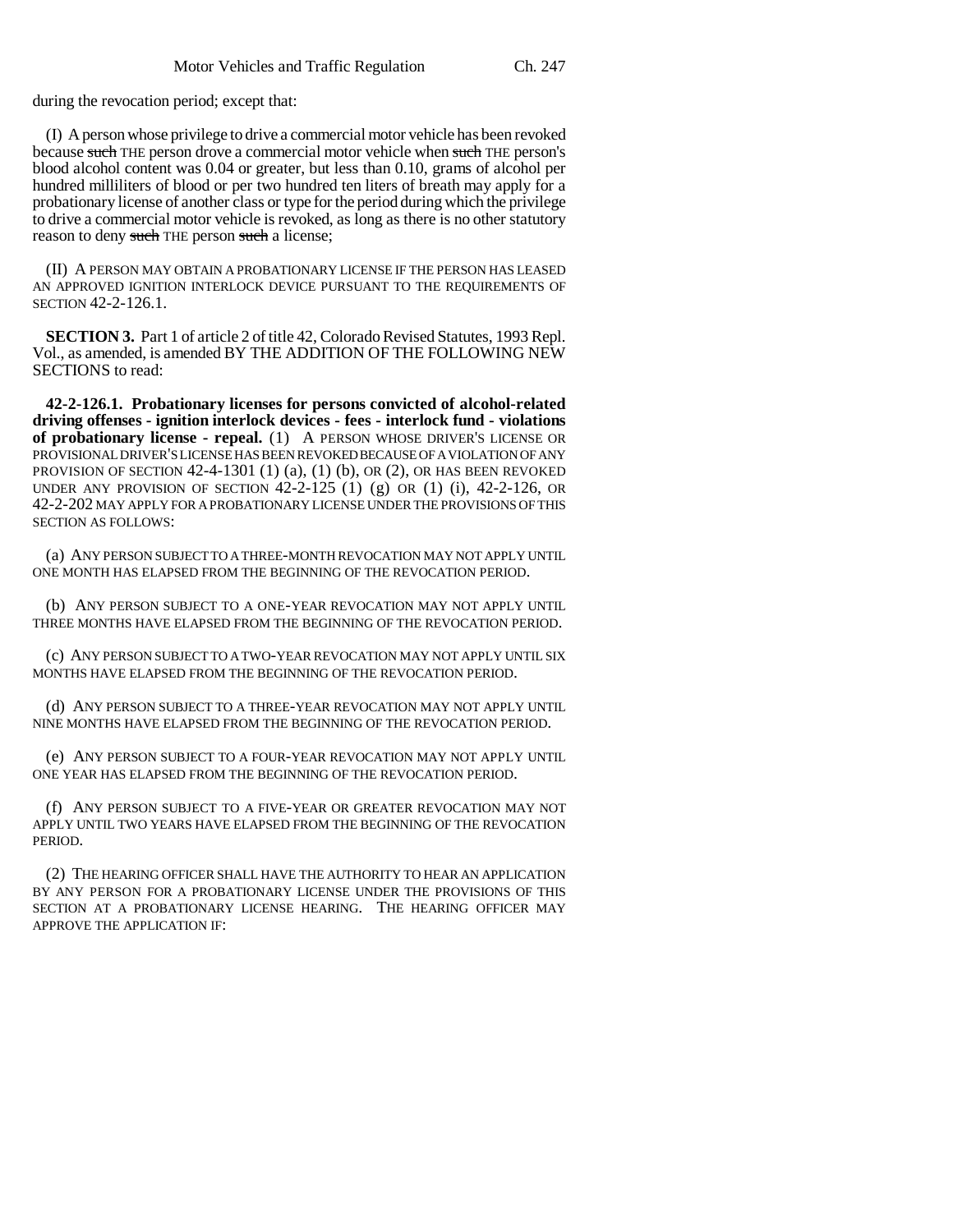Ch. 247 Motor Vehicles and Traffic Regulation

(a) THE PERSON'S LICENSE REVOCATION WAS IMPOSED PRIMARILY BECAUSE OF ALCOHOL-RELATED OFFENSES;

(b) THE PERSON HAS AGREED TO HAVE A LICENSE REVOCATION CONVERTED TO A LICENSE SUSPENSION WITH A PERIOD THAT IS TWICE THE LENGTH OF THE REMAINING LICENSE REVOCATION WITH A MINIMUM SUSPENSION PERIOD OF SIX MONTHS;

(c) THE PERSON HAS OBTAINED AT THE PERSON'S OWN EXPENSE A SIGNED LEASE AGREEMENT FOR THE INSTALLATION AND USE OF AN APPROVED IGNITION INTERLOCK DEVICE IN THE PERSON'S MOTOR VEHICLE AND THE PERIOD OF THE LEASE EXTENDS THROUGH THE REQUIRED SUSPENSION PERIOD;

(d) THE PERSON HAS OBTAINED THE WRITTEN CONSENT OF ANY OTHER OWNER OR CO-OWNER, IF ANY, OF THE MOTOR VEHICLE IN WHICH THE APPROVED IGNITION INTERLOCK DEVICE IS INSTALLED;

(e) THE PERSON AGREES THAT, DURING THE PERIOD OF SUSPENSION, THE PERSON WILL NOT DRIVE ANY MOTOR VEHICLE OTHER THAN THE MOTOR VEHICLE IN WHICH THE APPROVED IGNITION INTERLOCK DEVICE IS INSTALLED AND WILL NOT ALLOW ANY OTHER PERSON TO DRIVE SUCH VEHICLE OTHER THAN ANOTHER OWNER OR CO-OWNER, IF ANY, OF THE VEHICLE;

(f) THE PERSON AGREES TO DRIVE ONLY DURING THE HOURS AND UNDER THE TERMS PRESCRIBED BY THE HEARING OFFICER AT THE PROBATIONARY LICENSE HEARING AND THE PERSON IS ENROLLED IN AND AGREES TO COMPLETE AN ALCOHOL EDUCATION AND TREATMENT PROGRAM IF REQUIRED BY COURT ORDER OR STATUTE; AND

(g) THE PERSON HAS PROVIDED AND MAINTAINS PROOF OF FINANCIAL RESPONSIBILITY FOR THE FUTURE PURSUANT TO THE REQUIREMENTS OF THE "MOTOR VEHICLE FINANCIAL RESPONSIBILITY ACT", ARTICLE 7 OF THIS TITLE.

(2.5) THE LEASING AGENCY FOR ANY APPROVED IGNITION INTERLOCK DEVICE SHALL REMIT A FILING FEE IN THE AMOUNT OF THIRTY-THREE DOLLARS FOR EACH PERSON LEASING A DEVICE TO COVER PROGRAM START-UP AND OPERATIONAL COSTS INCURRED BY THE DEPARTMENT OF REVENUE AND THE DEPARTMENT OF PUBLIC HEALTH AND ENVIRONMENT. THE LEASING AGENCY SHALL REMIT THE FEES TO THE STATE TREASURER, WHO SHALL CREDIT THE FEES TO THE INTERLOCK FUND, WHICH FUND IS HEREBY CREATED. ANY FEDERAL GRANT MONEYS RECEIVED FOR PURPOSES OF SUPPORTING THIS PILOT PROGRAM ALSO SHALL BE REMITTED TO THE INTERLOCK FUND. THE MONEYS IN THE FUND SHALL BE SUBJECT TO ANNUAL APPROPRIATION BY THE GENERAL ASSEMBLY FOR THE DIRECT AND INDIRECT COSTS OF THE ADMINISTRATION OF THIS SECTION. ANY INTEREST RECEIVED FROM THE DEPOSIT AND INVESTMENT OF MONEYS IN THE FUND SHALL BE CREDITED TO THE FUND. ANY UNEXPENDED AND UNENCUMBERED MONEYS REMAINING IN THE FUND ON JULY 1, 1998, SHALL BE TRANSFERRED TO THE HIGHWAY USERS TAX FUND CREATED PURSUANT TO SECTION 43-4-201, C.R.S.

(3) THE LEASING AGENCY FOR ANY APPROVED IGNITION INTERLOCK DEVICE SHALL PROVIDE MONTHLY MONITORING REPORTS FOR THE DEVICE TO THE DEPARTMENT IN ORDER TO MONITOR COMPLIANCE WITH RESTRICTIONS OF THE PROBATIONARY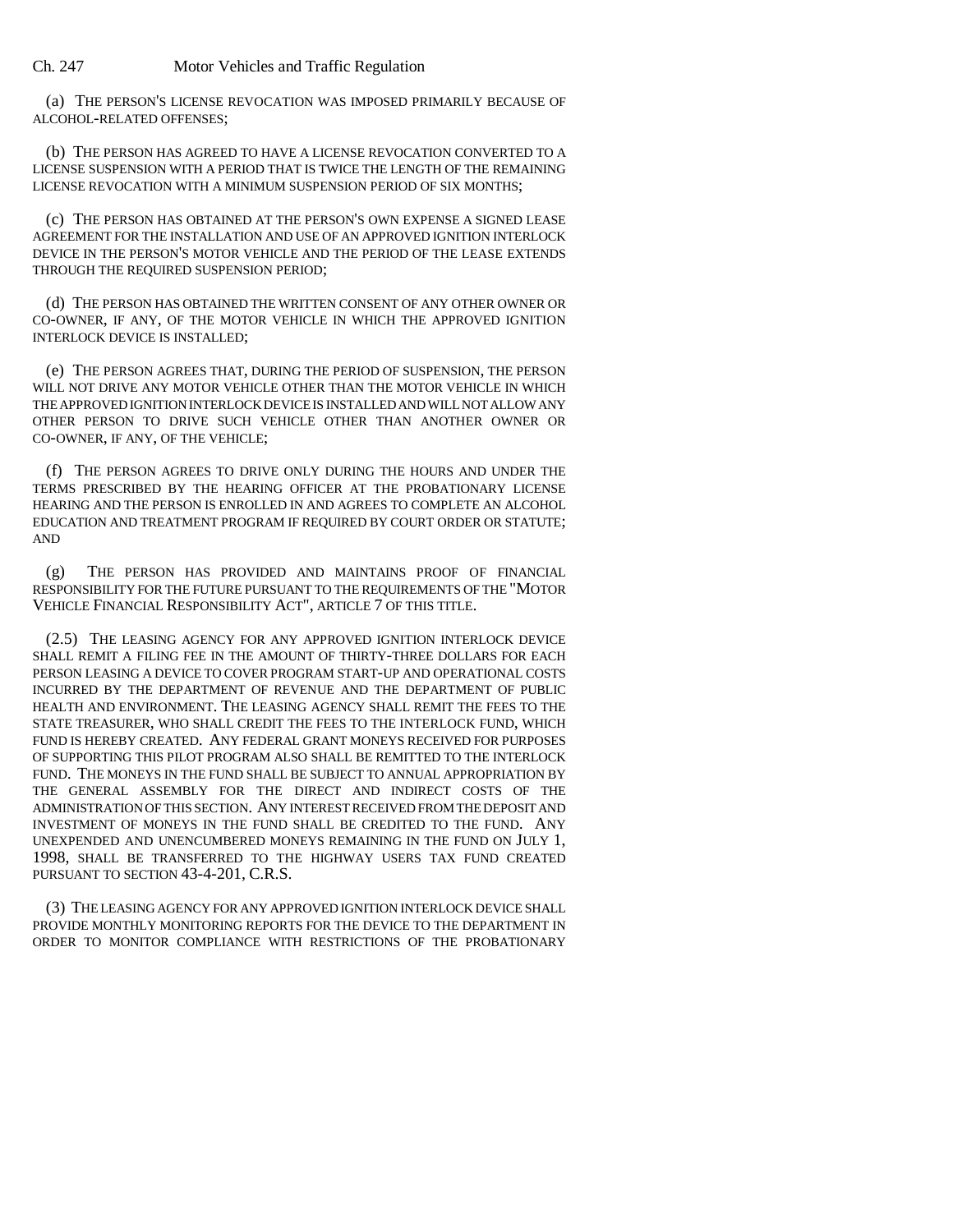LICENSE. THE LEASING AGENCY SHALL CHECK THE DEVICE AT LEAST ONCE EVERY SIXTY DAYS TO ENSURE THAT THE DEVICE IS OPERATING AND THAT THERE HAS BEEN NO TAMPERING WITH THE DEVICE.

(4) IF ANY PERSON WHO HAS OBTAINED A PROBATIONARY LICENSE UNDER THE PROVISIONS OF THIS SECTION VIOLATES ANY PROVISION OF THIS SECTION OR VIOLATES THE TERMS OF THE PROBATIONARY LICENSE, THE LICENSE SUSPENSION SHALL BECOME A LICENSE REVOCATION WITH A PERIOD EQUAL TO THE REMAINING PERIOD OF THE LICENSE SUSPENSION OR SIX MONTHS, WHICHEVER IS GREATER. THE PERSON SHALL BE ENTITLED TO A HEARING ON THE QUESTION OF WHETHER A LICENSE SUSPENSION SHALL BE CONVERTED TO A LICENSE REVOCATION.

(5) THE DEPARTMENT MAY PROMULGATE REGULATIONS TO IMPLEMENT THE PROVISIONS OF THIS SECTION.

(6) (a) FOR THE PURPOSES OF THIS SECTION, "APPROVED IGNITION INTERLOCK DEVICE" MEANS A DEVICE APPROVED BY THE DEPARTMENT OF PUBLIC HEALTH AND ENVIRONMENT THAT IS INSTALLED IN A MOTOR VEHICLE AND THAT MEASURES THE BREATH ALCOHOL CONTENT OF THE DRIVER BEFORE A VEHICLE IS STARTED AND THAT PERIODICALLY REQUIRES ADDITIONAL BREATH SAMPLES DURING VEHICLE OPERATION. THE DEVICE MAY NOT ALLOW A MOTOR VEHICLE TO BE STARTED OR TO CONTINUE NORMAL OPERATION IF THE DEVICE MEASURES AN ALCOHOL LEVEL ABOVE THE LEVEL ESTABLISHED BY THE DEPARTMENT OF PUBLIC HEALTH AND ENVIRONMENT.

(b) THE DEPARTMENT OF PUBLIC HEALTH AND ENVIRONMENT MAY PROMULGATE REGULATIONS TO IMPLEMENT THE PROVISIONS OF THIS SUBSECTION (6) CONCERNING APPROVED IGNITION INTERLOCK DEVICES.

(7) THE OFFICE OF TRANSPORTATION SAFETY IN THE DEPARTMENT OF TRANSPORTATION SHALL CONDUCT AN ASSESSMENT OF THE IGNITION INTERLOCK DEVICE PROGRAM ESTABLISHED PURSUANT TO THIS SECTION. THE DEPARTMENT SHALL PREPARE A WRITTEN REPORT REGARDING THE RESULTS OF THE ASSESSMENT AND SHALL PROVIDE THE REPORT TO THE GENERAL ASSEMBLY ON OR BEFORE JANUARY 1, 1998.

(8) THIS SECTION IS REPEALED, EFFECTIVE JULY 1, 1998.

**42-2-126.3. Tampering with an ignition interlock device.** (1) NO PERSON MAY INTERCEPT, BYPASS, OR INTERFERE WITH OR AID ANY OTHER PERSON IN INTERCEPTING, BYPASSING, OR INTERFERING WITH AN IGNITION INTERLOCK DEVICE FOR THE PURPOSE OF PREVENTING OR HINDERING THE LAWFUL OPERATION OR PURPOSE OF THE IGNITION INTERLOCK DEVICE UNDER SECTION 42-2-126.1.

(2) NO PERSON MAY DRIVE A MOTOR VEHICLE IN WHICH AN IGNITION INTERLOCK DEVICE IS INSTALLED PURSUANT TO SECTION 42-2-126.1 IF THE PERSON HAS KNOWLEDGE THAT ANY PERSON HAS INTERCEPTED, BYPASSED, OR INTERFERED WITH THE IGNITION INTERLOCK DEVICE.

(3) ANY PERSON VIOLATING ANY PROVISION OF THIS SECTION COMMITS A CLASS 1 MISDEMEANOR AND SHALL BE PUNISHED AS PROVIDED IN SECTION 18-1-106, C.R.S.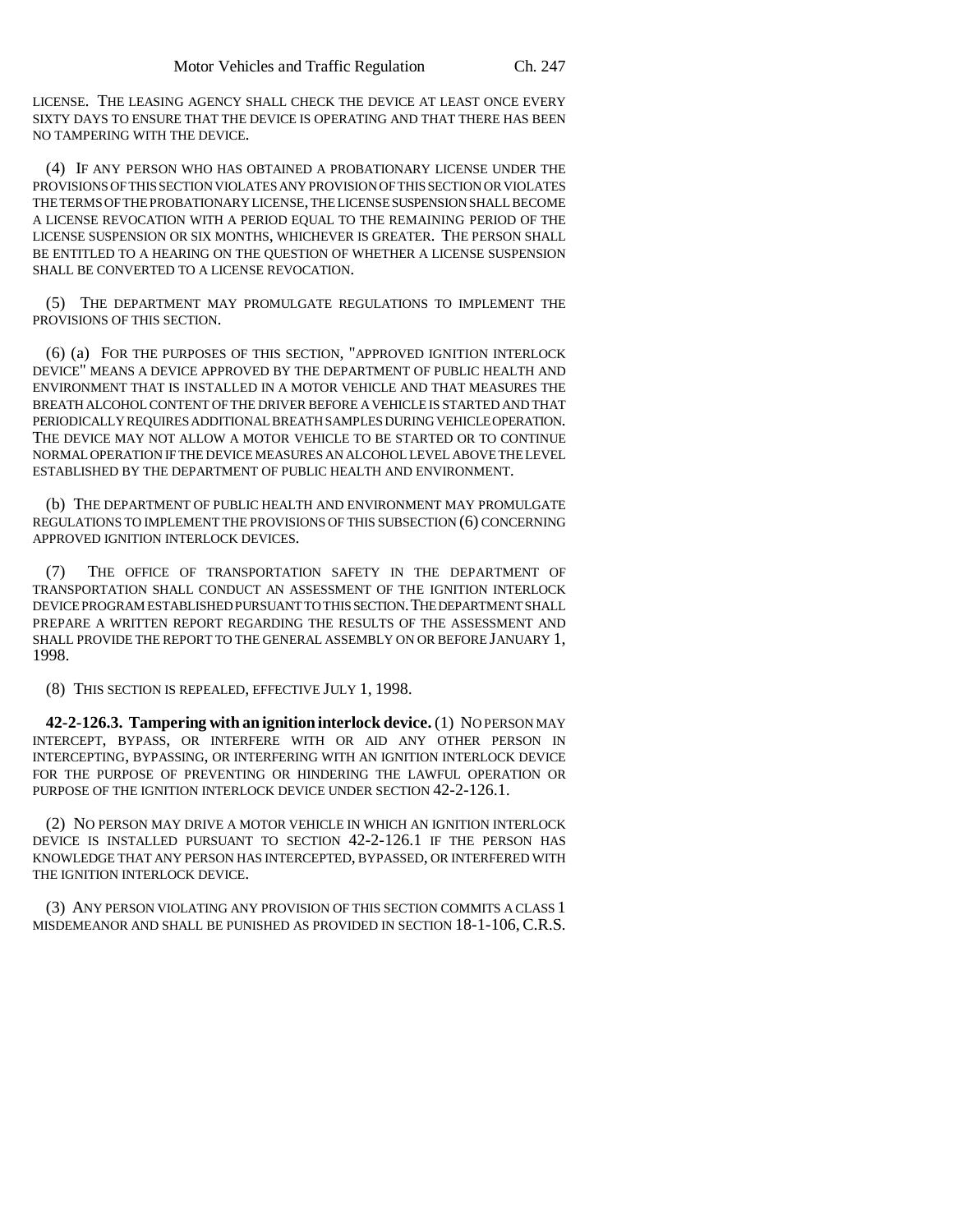**SECTION 4.** 42-2-127 (1) (a), (8), and (9) (a), Colorado Revised Statutes, 1993 Repl. Vol., as amended, are amended to read:

**42-2-127. Authority to suspend license - to deny license - type of conviction - points.** (1) (a) EXCEPT AS PROVIDED IN PARAGRAPH (b) OF SUBSECTION (8) OF THIS SECTION, the department has the authority to suspend the license of any driver who, in accordance with the schedule of points set forth in this section, has been convicted of traffic violations resulting in the accumulation of twelve points within any twelve consecutive months or eighteen points within any twenty-four consecutive months, or, in the case of a provisional driver, who has accumulated nine points within any twelve consecutive months, or twelve points within any twenty-four consecutive months, or fourteen points within the time period for which the license was issued, or, in the case of a minor driver, who has accumulated more than five points within any twelve consecutive months or more than six points within the time period for which the license was issued; except that the accumulation of points causing the subjection to suspension of the license of a chauffeur who, in the course of employment, has as a principal duty the operation of a motor vehicle shall be sixteen points in one year, twenty-four points in two years, or twenty-eight points in four years, if all such THE points are accumulated while said chauffeur is in the course of employment. Any provision of this section to the contrary notwithstanding, the license of a chauffeur who is convicted of a violation of section 42-4-1301 (1) or (2) or leaving the scene of an accident shall be suspended in the same manner as if the offense occurred outside the course of employment. Whenever a minor driver receives a summons for a traffic violation, the minor's parent or legal guardian or, if the minor is without parents or guardian, the person who signed the minor driver's application for a license shall immediately be notified by the court from which such summons was issued.

(8) (a) Except as otherwise provided in subsection (9) of this section, whenever the department's records show that a licensee has accumulated a sufficient number of points to be subject to license suspension, the department shall notify such THE licensee that a hearing will be held not less than twenty days after the date of such THE notice to determine whether the licensee's driver's license should be suspended. Such THE notification shall be given to the licensee in writing by regular mail, addressed to the address of the licensee as shown by the records of the department.

(b) (I) IF THE DEPARTMENT'S RECORDS INDICATE THAT A DRIVER HAS ACCUMULATED A SUFFICIENT NUMBER OF POINTS TO CAUSE A SUSPENSION UNDER SUBSECTION (1) OF THIS SECTION AND THE DRIVER IS SUBJECT TO A CURRENT OR PREVIOUS LICENSE RESTRAINT WITH A DETERMINED REINSTATEMENT DATE FOR THE SAME OFFENSE OR CONVICTION THAT CAUSED THE DRIVER TO ACCUMULATE SUFFICIENT POINTS TO WARRANT SUSPENSION, THE DEPARTMENT MAY NOT ORDER A POINT SUSPENSION OF THE LICENSE OF THE DRIVER UNLESS THE LICENSE OR DRIVING PRIVILEGE OF THE DRIVER WAS REVOKED PURSUANT TO SECTION 42-2-126(2) (a) (II).

(II) IF THE DEPARTMENT DOES NOT ORDER A POINT SUSPENSION AGAINST THE LICENSE OF A DRIVER BECAUSE OF THE EXISTENCE OF A CURRENT OR PREVIOUS LICENSE RESTRAINT WITH A DETERMINED REINSTATEMENT DATE UNDER THE PROVISIONS OF SUBPARAGRAPH (I) OF THIS PARAGRAPH (b), THE DEPARTMENT SHALL UTILIZE THE POINTS THAT WERE ASSESSED AGAINST THE DRIVER IN DETERMINING WHETHER TO IMPOSE ANY FUTURE LICENSE SUSPENSION IF THE DRIVER ACCUMULATES ANY MORE POINTS AGAINST THE DRIVER'S LICENSE.